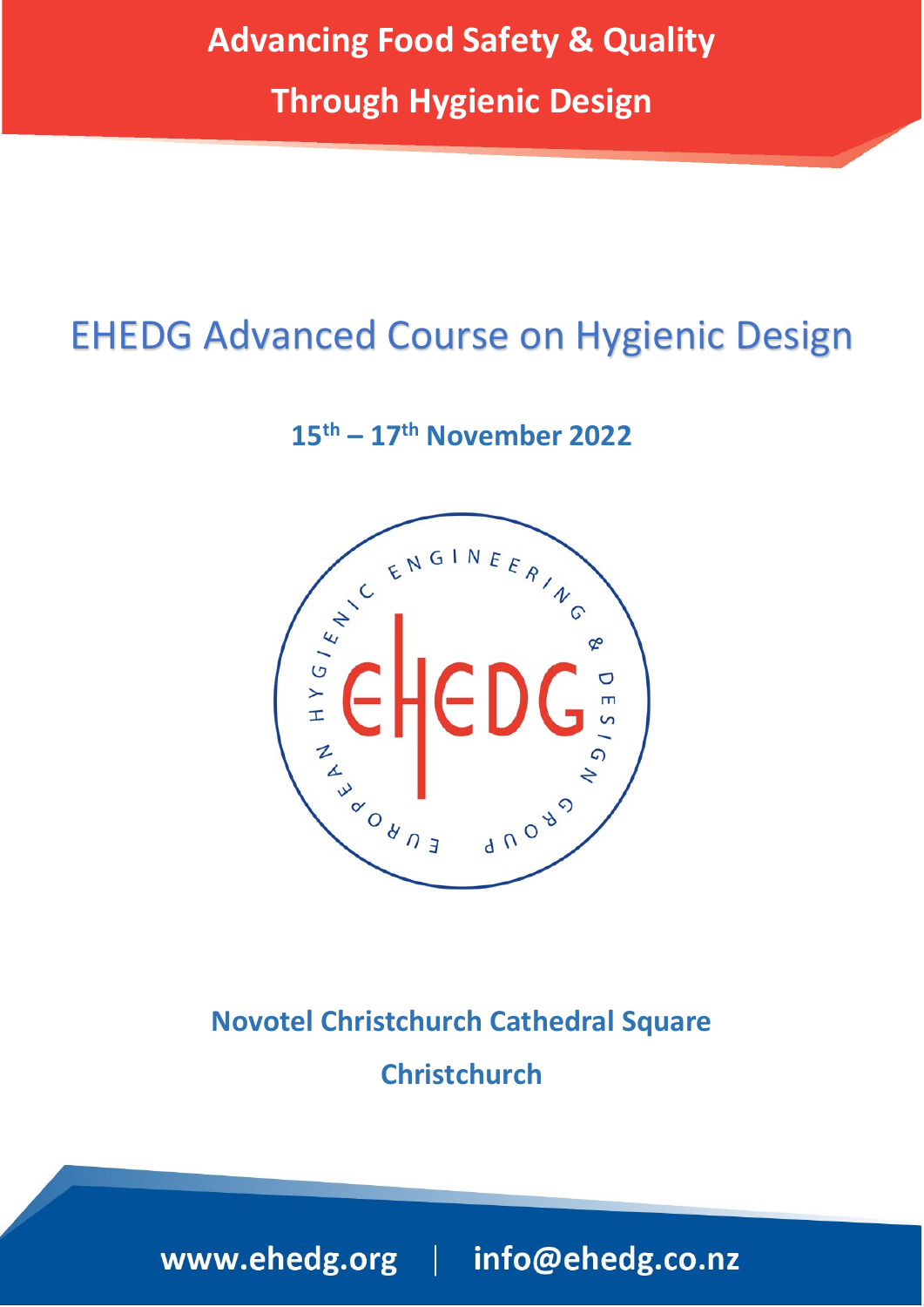| <b>Organizer:</b>      | <b>EHEDG New Zealand</b>                                             | https://ehedg.co.nz |
|------------------------|----------------------------------------------------------------------|---------------------|
| Date:                  | $15 - 17$ November 2022                                              |                     |
| <b>Training Venue:</b> | NOVOTEL Christchurch Cathedral Square, 52 Cathedral Rd. Christchurch |                     |

#### <https://accorevents.com/venues/novotel-christchurch>

## **Course Overview:**

The objective of this course is to provide knowledge and insight into the hygienic design of equipment and hygienic engineering aspects especially for the food, but also for the cosmetics, pharmaceutical, biotechnology and chemical industries. The course is aiming to:

- create awareness of the EHEDG Organisation
- explain the benefits and importance of Hygienic Design
- provide understanding on the key Hygienic Design criteria for equipment and facilities, including detailed engineering concepts
- communicate the Key Learning Points (KLPs) from all relevant EHEDG guidelines and EHEDG teaching aids such as training modules, case studies and videos
- The course is given from a very practical viewpoint. The theoretical fundamentals of the different subjects are given in a short and concise way, continuously relating these to practice by means of examples on video, pictures or samples. Smaller groups are preferred in order to make the course interactive.

## **Target Groups and their Acquired Competencies**

- **Designers from Technical Engineering, Process Development and Quality Assurance**
	- $\circ$  After completion of the EHEDG Advanced Course on Hygienic Design, the qualified participant should be able to discharge successfully the role of sole responsible expert in hygienic design for design, construction or operational teams involved with food machinery or food processing.
- **Management, Marketing and Sales Staff from Design & Mechanical Engineering Companies and Food Manufacturers**
	- $\circ$  Sales and marketing professionals need to have sufficient knowledge of hygienic design to assure that sales and development of existing or new products comply with the above requirements. After completion of the EHEDG Advanced Course on Hygienic Design, the qualified participant should be able to discharge successfully the role of executive manager or marketing or sales professional in an organisation involved in designing, installing, maintaining, operating and cleaning food machinery or food processes and systems in such a way that hygienic safety is established and maintained.
- **Operators, Maintenance Engineers, Installers and Sanitarians**
	- $\circ$  After completion of the EHEDG Advanced Course on Hygienic Design, the qualified participant should be competent to operate, maintain, install and clean food machinery or processes in such a way that its hygienic safety is established and maintained, provided the general training is complete.
- **Auditors, Inspectors, Testers, Consultants and Certifiers**
	- o After completion of the EHEDG Advanced Course on Hygienic Design, the qualified participant should be competent to verify or test the conformance of hygienic equipment and associated systems and documentation to recognised standards, including [EHEDG Document 8.](https://www.ehedg.org/guidelines/free-documents/)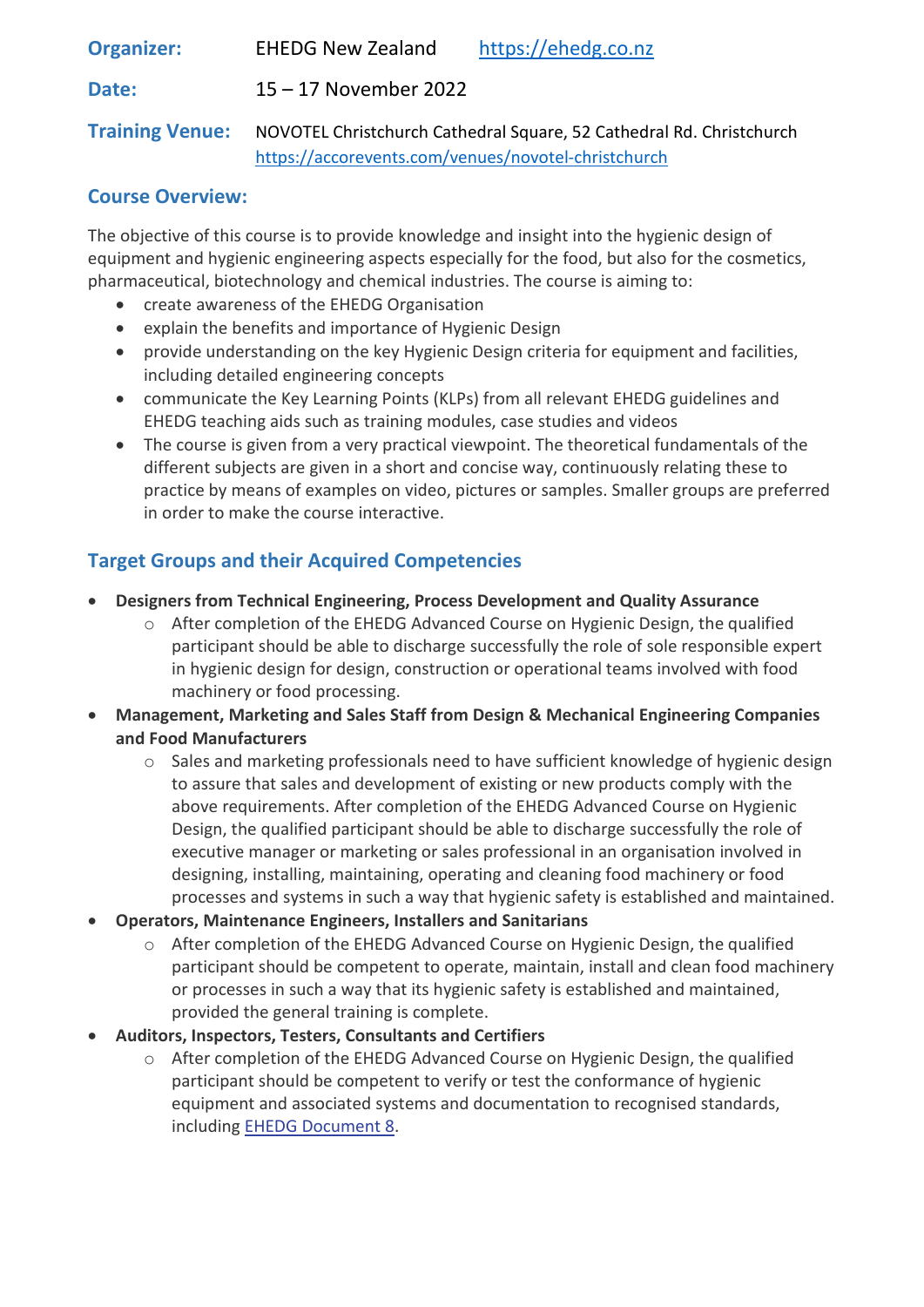### **Course Detail & Timetable**

| Day $1:$         |                                                                  |  |  |
|------------------|------------------------------------------------------------------|--|--|
| <b>Timetable</b> | <b>Topic</b>                                                     |  |  |
| $8:45 - 9:15$    | Registration and introduction of delegates                       |  |  |
| $9:15 - 9:45$    | <b>EHEDG Introduction</b>                                        |  |  |
| $9:45 - 10:30$   | Legal Requirements                                               |  |  |
| $10:30 - 10:50$  | <b>COFFEE BREAK</b>                                              |  |  |
| $10:50 - 12:10$  | Hazards Controlled Through Hygienic Processing                   |  |  |
| $12:10 - 12:55$  | <b>LUNCH</b>                                                     |  |  |
| $12:55 - 14:10$  | Hygienic Design Criteria                                         |  |  |
| $14:10 - 15:25$  | Materials of Construction & Surface Treatment of Stainless Steel |  |  |
| $15:25 - 15:45$  | <b>COFFEE BREAK</b>                                              |  |  |
| $15:45 - 16:45$  | Welding Stainless Steel Tube Systems                             |  |  |
| $16:45 - 17:15$  | Case Study - Part 1                                              |  |  |
| Day 2:           |                                                                  |  |  |
| $8:15 - 9:30$    | <b>Static Seals &amp; Pipe Couplings</b>                         |  |  |
| $9:30 - 10:40$   | Valves                                                           |  |  |
| $10:40 - 11:00$  | <b>COFFEE BREAK</b>                                              |  |  |
| $11:00 - 12:00$  | <b>Pumps and Homogenizers</b>                                    |  |  |
| $12:00 - 12:45$  | <b>LUNCH</b>                                                     |  |  |
| $12:45 - 14:00$  | <b>Cleaning &amp; Disinfection</b>                               |  |  |
| $14:00 - 14:45$  | Verification and Certification                                   |  |  |
| $14:45 - 15:05$  | <b>COFFEE BREAK</b>                                              |  |  |
| $15:05 - 17:00$  | Case Study Part 2                                                |  |  |
| 19:00            | Course dinner                                                    |  |  |
| Day 3:           |                                                                  |  |  |
| $8:15 - 9:30$    | Food Factory Design and Process Layout                           |  |  |
| $9:30 - 10:40$   | Dry Materials Handling - General                                 |  |  |
| $10:40 - 11:00$  | <b>COFFEE BREAK</b>                                              |  |  |
| $11:00 - 12:15$  | Equipment Installation & Maintenance, Lubricants                 |  |  |
| $12:15 - 12:50$  | <b>LUNCH</b>                                                     |  |  |
| $12:50 - 13:30$  | Case Study Preparation of Final Presentations                    |  |  |
| $13:30 - 15:00$  | Case Study Presentations on Equipment                            |  |  |
| $15:00 - 15:20$  | <b>COFFEE BREAK</b>                                              |  |  |
| $15:20 - 16:20$  | Hygienic Design - Final exam                                     |  |  |
|                  | Questionnaire                                                    |  |  |

## **Course Qualification**

A certificate for successful completion of the final exam – "EHEDG Advanced Course on Hygienic Design" will be delivered to participants. Participants will be offered the opportunity to have their name published in the Training Section of the EHEDG website.

## **Trainers**

The course content will be delivered in by; Shane Mason – Engineering Manager, Pentair New Zealand; and David Lowry, Managing Director of Lowry Food Consulting and Chairperson of EHEDG New Zealand. Shane and David are authorised EHEDG Trainers.